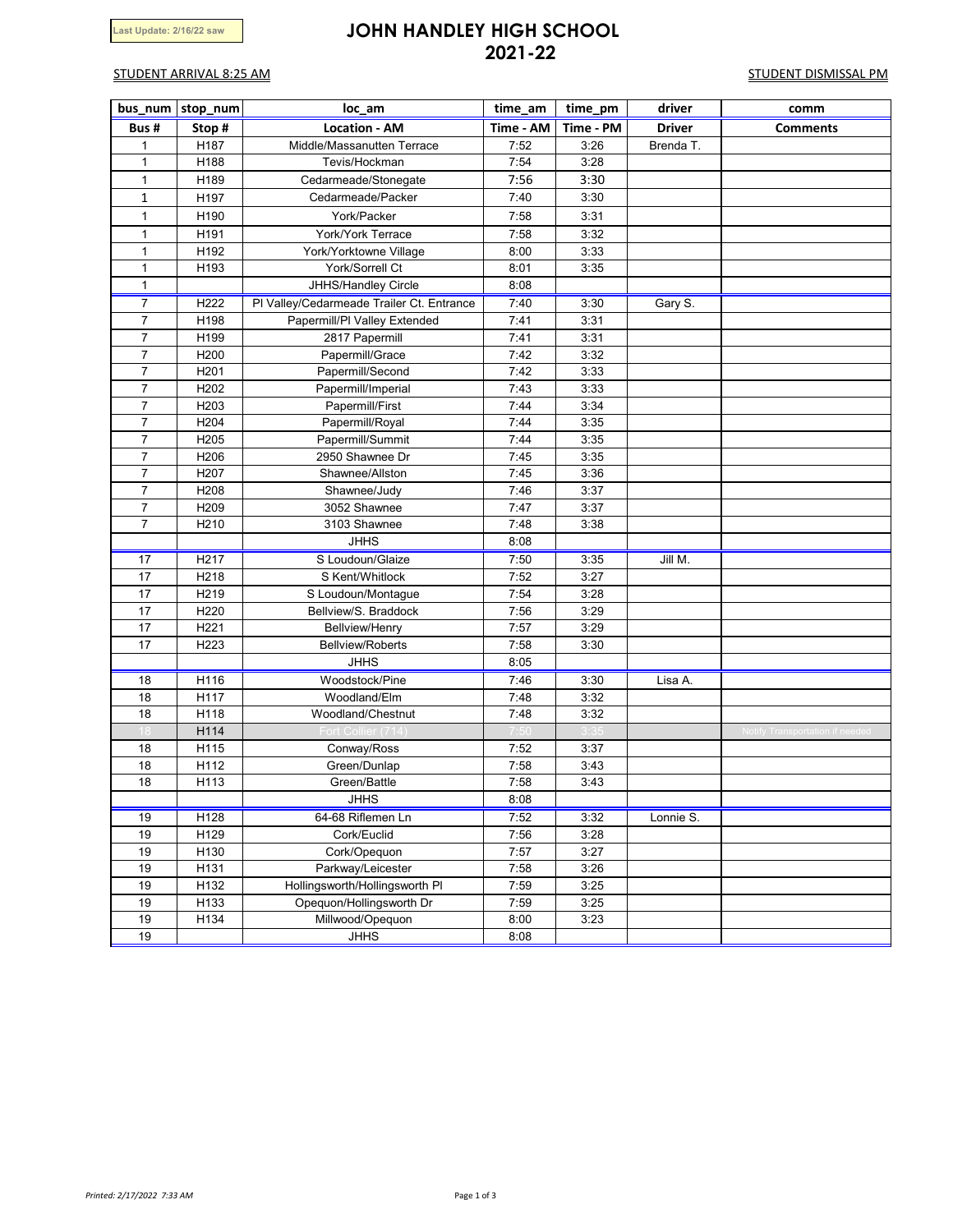# **Last Update: 2/16/22 saw JOHN HANDLEY HIGH SCHOOL 2021-22**

## STUDENT ARRIVAL 8:25 AM STUDENT DISMISSAL PM

|                 | bus num stop num  | loc_am                                     | time_am      | time_pm      | driver        | comm                            |
|-----------------|-------------------|--------------------------------------------|--------------|--------------|---------------|---------------------------------|
| Bus#            | Stop#             | <b>Location - AM</b>                       | Time - AM    | Time - PM    | <b>Driver</b> | <b>Comments</b>                 |
| 20              | H119              | Franklin/Elm                               | 7:48         | 3:31         | Geoff D.      |                                 |
| 20              | H120              | Franklin/Allen                             | 7:49         | 3:33         |               |                                 |
| 20              | H121              | Allen/Woodstock                            | 7:51         | 3:35         |               |                                 |
| 20              | H122              | Allen/Kinzel                               | 7:52         | 3:36         |               |                                 |
| 20              | H123              | Allen/Molden                               | 7:53         | 3:37         |               |                                 |
| 20              |                   | <b>JHHS</b>                                | 8:05         |              |               |                                 |
| 21              | H124              | East Ln/Jolley                             | 7:47         | 3:30         | Linda M.      |                                 |
| 21              | H125              | National/West                              | 7:48         | 3:31         |               |                                 |
| 21              | H126              | Woodstock/Christopher                      | 7:54         | 3:34         |               |                                 |
| 21<br>21        | H127              | Woodstock/Purcell<br><b>JHHS</b>           | 7:55         | 3:35         |               |                                 |
| $\overline{22}$ | H <sub>227</sub>  | 724/726 N Loudoun                          | 8:08<br>7:49 | 3:38         | Angela O.     |                                 |
| 22              | H135              | Jackson/N Braddock                         | 7:51         | 3:31         |               |                                 |
| 22              | H136              | PA Ave/Richards                            | 7:52         | 3:32         |               |                                 |
| 22              | H137              | PA Ave/Oates                               | 7:53         | 3:33         |               |                                 |
|                 | H138              | 881 Fairmont                               |              |              |               | Notify Transportation if needed |
|                 | H139              | 801 Fairmont                               | 7:56         | 3:35         |               | Notify Transportation if needed |
| 22              | H140              | N Loudoun/Gibbens                          | 7:57         | 3:27         |               |                                 |
| 22              | H141              | N Loudoun/North                            | 7:58         | 3:26         |               |                                 |
| 22              | H142              | N Loudoun/Peyton                           | 7:59         | 3:25         |               |                                 |
| 22              | H143              | Fairfax/N Loudoun                          | 8:00         | 3:24         |               |                                 |
| 22              |                   | <b>JHHS</b>                                | 8:08         |              |               |                                 |
| 26              | H216              | Valley (2645)/ANS Inn/Relax Inn            | 7:41         | 3:32         | Betty J.      |                                 |
| 26              | H186              | 2945 Valley Ave                            | 7:42         | 3:33         |               |                                 |
| 26              | H185              | Saratoga/Battle Park                       | 7:44         | 3:35         |               |                                 |
| 26              | H184              | Saratoga/Pritchards Hill                   | 7:44         | 3:35         |               |                                 |
| 26              | H183              | Saratoga/Lake                              | 7:45         | 3:36         |               |                                 |
| 26              | H182              | Kennedy/Lake                               | 7:46         | 3:36         |               |                                 |
| 26              | H181              | Middle/Robyn Terrace/Sofia Way             | 7:50         | 3:42         |               |                                 |
| 26              | H180              | Middle/Crestview                           | 7:50         | 3:43         |               |                                 |
| 26              | H226              | 2861/2865 Middle                           | 7:51         | 3:44         |               |                                 |
| 26              | H178              | Middle/Rockland Dr                         | 7:54         | 3:46         |               |                                 |
| 26              | H177              | Westview/Windwood                          | 7:55         | 3:46         |               |                                 |
| 26<br>26        | H176<br>H175      | Crestview/Windwood<br>Stoneridge/Meadow Ct | 7:56<br>7:56 | 3:46<br>3:47 |               |                                 |
| 26              | H174              | Crestview/Goldenfield                      | 7:58         | 3:47         |               |                                 |
| 26              | H173              | Crisman/Harrison                           | 8:05         | 3:49         |               |                                 |
|                 |                   | <b>JHHS</b>                                | 8:08         | 3:10         |               |                                 |
| 27              | H211              | Valley/Brookfield                          | 7:51         | 3;40         | Wendy E.      |                                 |
| 27              | H212              | Valley/Monticello                          | 7:51         | 3:40         |               |                                 |
| 27              | H <sub>2</sub> 13 | Valley/Armourdale                          | 7:51         | 3:41         |               |                                 |
| 27              | H <sub>2</sub> 14 | Valley/Treetops                            | 7:52         | 3;41         |               |                                 |
| 27              | H <sub>215</sub>  | Valley/Wentworth                           | 7:53         | 3:42         |               |                                 |
| 27              | H172              | Cedarcreek Gr./Douglas                     | 7:56         | 3:31         |               |                                 |
| 27              | H171              | Cedarcreek Gr/Hillman                      | 7:57         | 3:31         |               |                                 |
| 27              | H170              | Harvest/Orchard Hill                       | 7:57         | 3:32         |               |                                 |
| 27              | H169              | Cidermill/Beehive Way                      | 7:58         | 3:33         |               |                                 |
| 27              | H168              | Harvest/Wayne                              | 7:58         | 3:33         |               |                                 |
| 27              | H167              | Harvest/Sterling                           | 8:00         | 3:35         |               |                                 |
| 27              | H224              | Jubal Early/Old Jube Square                | 8:02         | 3:37         |               |                                 |
|                 |                   | <b>JHHS</b>                                | 8:08         |              |               |                                 |
| 39              |                   | 2334 Roosevelt (The Kids Club)             | PM only      | 3:32         | Paul T.       |                                 |
| 39              | H179              | Wilson/Orchard Crest Apts                  | 7:45         | 3:24         |               |                                 |
| 39              |                   | JHHS/Handley Circle                        | 7:55         |              |               |                                 |
| 39              | H195              | Wilson Blvd/Taft                           | 8:05         | 3:31         |               |                                 |
| 39              | H196              | Taft/Roosevelt                             | 8:05         | 3:34         |               |                                 |
| 39              |                   | JHHS/Handley Circle                        | 8:15         |              |               |                                 |